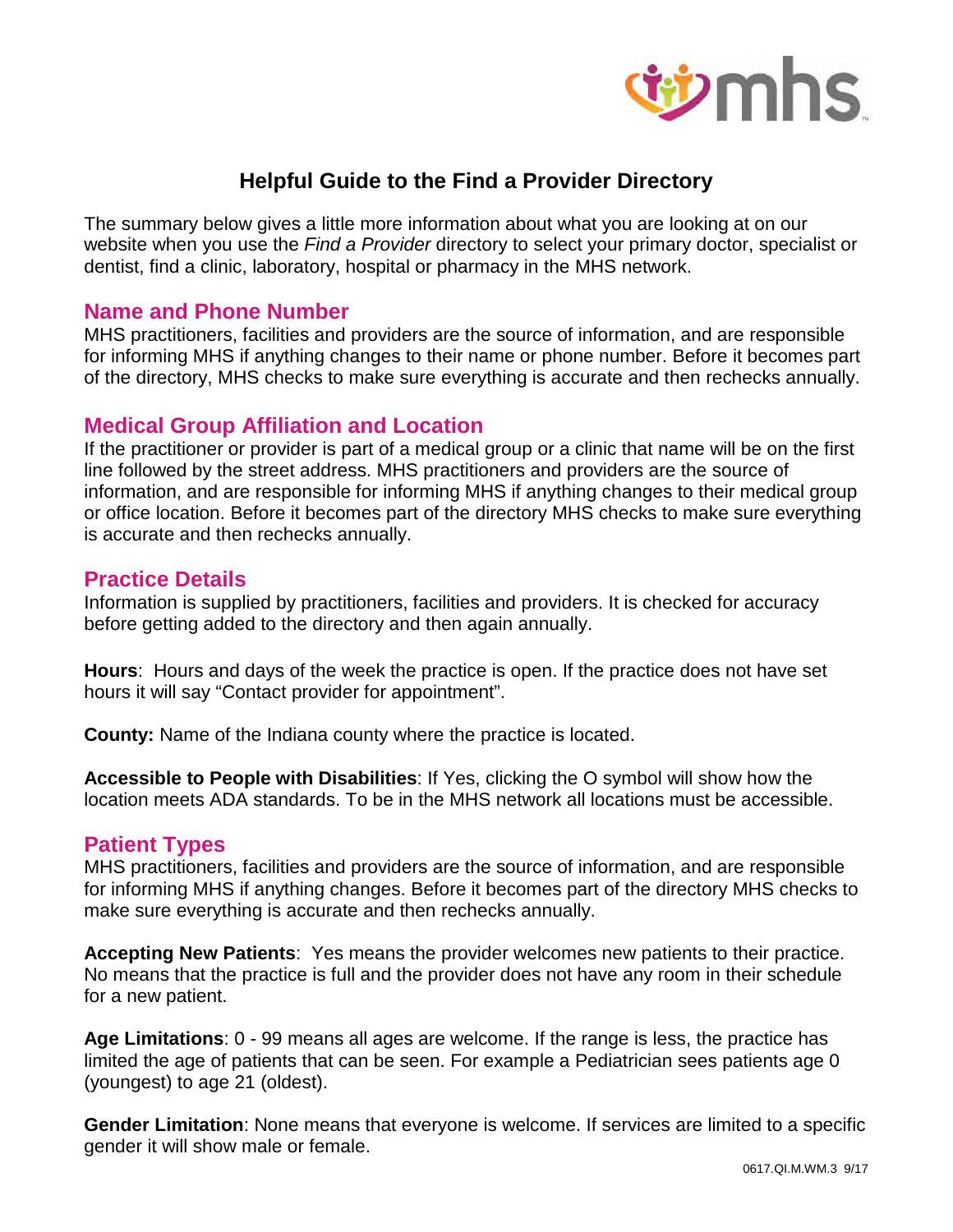

# **Provider Details**

MHS practitioners, facilities and providers are the source of information, and are responsible for informing MHS if anything changes. Before it becomes part of the directory MHS checks to make sure everything is accurate and then rechecks annually.

**Network**: Tells if the provider is included in your plan- Hoosier Healthwise, Hoosier Care Connect or Healthy Indiana Plan (HIP).

**Gender**: This lets you know if the provider is Male or Female.

**Specialties**: This depends on the type of provider.

- **Ancillary**: These are services that support the work of your primary doctor. Specialties include laboratories, durable medical equipment and supplies, home health, hospice care or skilled nursing facility.
- **Behavioral Health**: Providers include Case Managers, Counselors, Nurses, Social Workers, Psychologists and Psychiatrists who specialize in identification and treatment of behavioral and developmental disorders and mental health issues.
	- o **Board Status**: All MHS Psychologists are licensed but not required to be board certified. You may check board certification status of a specific Psychologist on the American Board of Professional Psychology website (https://www.asbpp.org). Psychiatrists in the MHS network must be licensed but are not required to be board certified. You may check board certification status of a specific Psychiatrist on the American Board of Psychiatry and Neurology website (www.abpn.com/check-physicianstatus).
- **Clinic**: Specialties include urgent care, emergency care, imaging and x-ray, rehabilitation, sleep disorders and surgery. Federally qualified health centers and rural health clinics are also in this category.
- **Dental:** These oral health providers may specialize in straightening teeth (Orthodontia), root canals (Endodontics), treating gum disease (Periodontics) and tooth replacement (Prosthodontics). Some specialize in treating children (Pediatric) or cleaning (Dental Hygienist).
	- o **Board Status:** You may check the American Board of General Dentistry website (www.abgd.org) for board certification status for a specific dentist.
- **Hospital**: The MHS network includes hospitals where members can receive medical and surgical care and specialized treatment. Specialties include general acute care, critical access, rural, rehabilitation and specialized.
- **Pharmacy:** Specialties for pharmacies in network include ones in your neighborhood community that might be part of a store plus ones that will mail your prescription to your home.